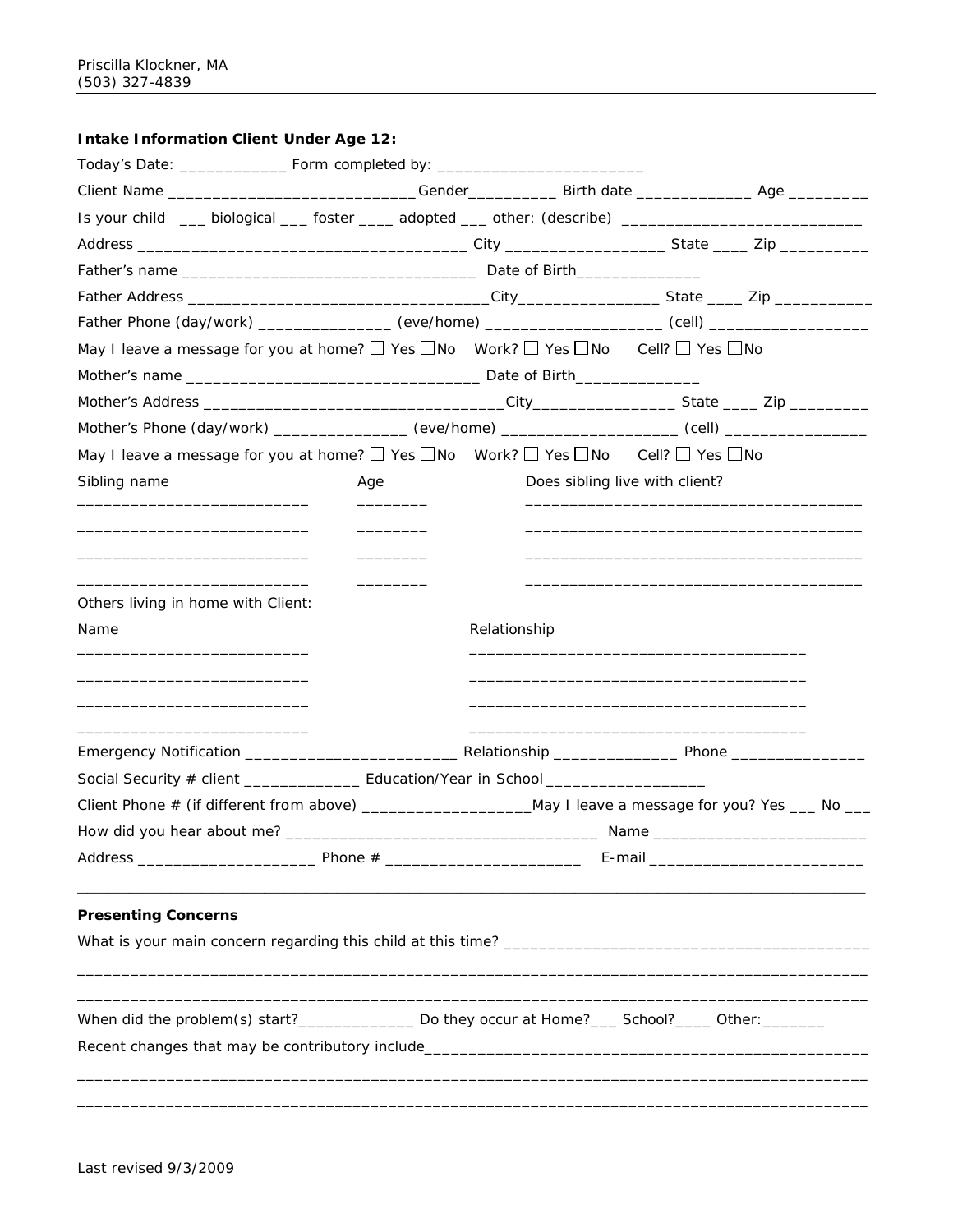| <b>Conclusions</b><br><b>Previous Evaluations</b>                                                                        |                                                                                                                  |
|--------------------------------------------------------------------------------------------------------------------------|------------------------------------------------------------------------------------------------------------------|
| Past/Current Therapy                                                                                                     | <b>Dates</b>                                                                                                     |
| <b>Pregnancy &amp; Birth History</b><br>When did this child come into your home? Birth_____ Adopted @ age_______________ |                                                                                                                  |
|                                                                                                                          | Known substance exposures during pregnancy: □ cigarettes □ alcohol □ drugs Describe: _______________             |
|                                                                                                                          | List any complications, illnesses, and/or accidents during pregnancy, labor, and/or delivery: _______________    |
|                                                                                                                          | Birthweight ___________Gestational Age at birth ____________Type of delivery: Uvaginal OC-section                |
|                                                                                                                          |                                                                                                                  |
|                                                                                                                          | Did mother experience the "baby blues" (postpartum depression)? $\Box$ Yes $\Box$ No If yes, did mother receive  |
|                                                                                                                          | Describe any prolonged separations from parent(s) during infancy ___________________________________             |
| <b>Social Development</b>                                                                                                |                                                                                                                  |
|                                                                                                                          |                                                                                                                  |
| Did he/she make eye contact as an infant? $\Box$ Yes $\Box$ No. Seek Interaction? $\Box$ Yes $\Box$ No                   |                                                                                                                  |
| Did he/she demonstrate curiosity about the environment in the first three years? $\Box$ Yes $\Box$ No                    |                                                                                                                  |
|                                                                                                                          | What were this child's favorite activities/toys in infancy and toddlerhood? __________________________________   |
|                                                                                                                          | Was there a time when you became worried that something wasn't quite right? $\Box$ Yes $\Box$ No When was this?  |
|                                                                                                                          |                                                                                                                  |
| What is child's activity level in general? _______ High _______ Moderate ______ Low                                      |                                                                                                                  |
| How predictable is child's behavior? __Very predictable ____So-so ____Unpredictable                                      |                                                                                                                  |
| How does child tend to respond to something new? $\Box$ Approaches $\Box$ Withdraws $\Box$ Watches                       |                                                                                                                  |
| How does child transition/adapt to novelty or change? _____ Easily ____ With difficulty                                  |                                                                                                                  |
|                                                                                                                          |                                                                                                                  |
|                                                                                                                          | Describe the amount of happy, joyful behavior the child demonstrates in contrast to unhappy crying, whining      |
|                                                                                                                          |                                                                                                                  |
| Describe child's attention span: $\Box$ Long $\Box$ Moderate $\Box$ Short $\Box$ Hyperfocus                              |                                                                                                                  |
|                                                                                                                          | Describe the child's persistence: does he/she continue working on a project despite obstacles or give up easily? |
| Is the child easily distractible? □ Yes □No Forgetful? □ Yes □No                                                         |                                                                                                                  |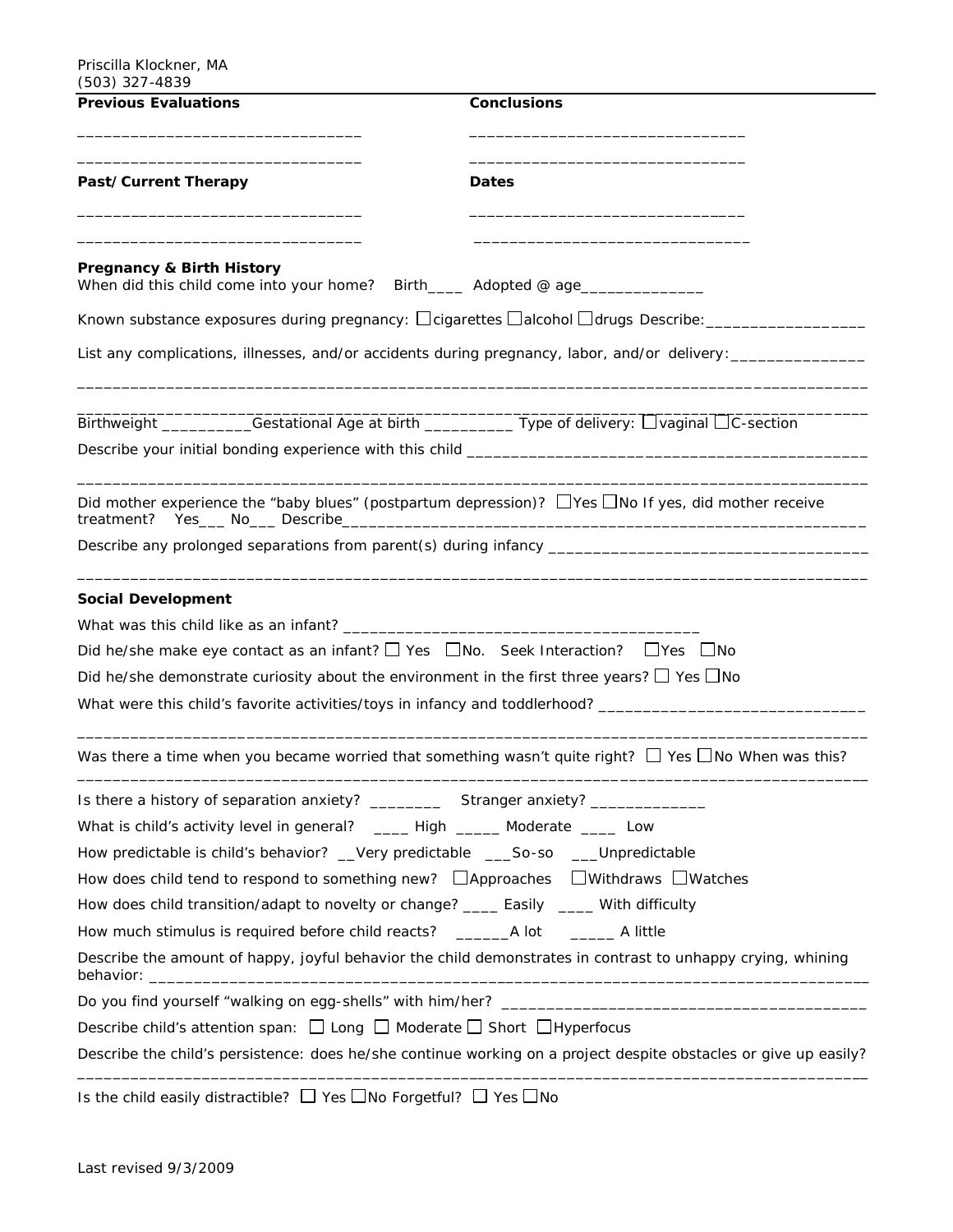Priscilla Klockner, MA (503) 327-4839

| י טטד וגע נטטע)<br>How does this child interact with:                                                                                                                                                                                                                                                                                                                                                                                                  |                                                                                                                                                 |
|--------------------------------------------------------------------------------------------------------------------------------------------------------------------------------------------------------------------------------------------------------------------------------------------------------------------------------------------------------------------------------------------------------------------------------------------------------|-------------------------------------------------------------------------------------------------------------------------------------------------|
|                                                                                                                                                                                                                                                                                                                                                                                                                                                        |                                                                                                                                                 |
|                                                                                                                                                                                                                                                                                                                                                                                                                                                        |                                                                                                                                                 |
|                                                                                                                                                                                                                                                                                                                                                                                                                                                        |                                                                                                                                                 |
| Play Behaviors (check all that apply):                                                                                                                                                                                                                                                                                                                                                                                                                 |                                                                                                                                                 |
| $\Box$ prefers to play alone<br>$\Box$ prefers to play alongside others<br>□ prefers to play cooperatively (fully engaged with others)<br>$\Box$ prefers to play with older children<br>□ prefers to play with younger children<br>$\Box$ cautious<br>$\Box$ accident - prone                                                                                                                                                                          | $\sqcup$ controlling<br>⊿aggressive<br>$\Box$ can't tolerate losing<br>∟difficulty taking turns<br>$\Box$ difficulty sharing<br>$\Box$ reckless |
|                                                                                                                                                                                                                                                                                                                                                                                                                                                        |                                                                                                                                                 |
|                                                                                                                                                                                                                                                                                                                                                                                                                                                        |                                                                                                                                                 |
| Please indicate the hours per day of: TV ______ Computer_____ Video Games_____<br>Describe the household: $\Box$ chaotic $\Box$ messy $\Box$ orderly.<br>How much variation in his/her day? $\Box$ A little $\Box$ A lot $\Box$ Varies How many times has he/she moved?_____<br>Is the current neighborhood kid-friendly? □ Yes □ No ___________________________<br>Family support comes from: □Extended family □Neighbors □Friends □Church □Counselor |                                                                                                                                                 |
| Describe form of discipline used _______________________________Child's response _____________________________                                                                                                                                                                                                                                                                                                                                         |                                                                                                                                                 |
| <b>Trauma Exposure</b>                                                                                                                                                                                                                                                                                                                                                                                                                                 |                                                                                                                                                 |
|                                                                                                                                                                                                                                                                                                                                                                                                                                                        |                                                                                                                                                 |
| Loss of a parent/significant other                                                                                                                                                                                                                                                                                                                                                                                                                     |                                                                                                                                                 |
|                                                                                                                                                                                                                                                                                                                                                                                                                                                        |                                                                                                                                                 |
|                                                                                                                                                                                                                                                                                                                                                                                                                                                        |                                                                                                                                                 |
| <b>Motor Development</b>                                                                                                                                                                                                                                                                                                                                                                                                                               |                                                                                                                                                 |
| Sat alone @___________Crawled/Creeped @ _________Walked alone @ ______Picked up small items @________<br>Undressed self @ _____________ Dressed self @ _________<br>Current motor skills: □Agile □Coordinated □Clumsy □ Awkward □ Accident prone                                                                                                                                                                                                       |                                                                                                                                                 |
| Describe concerns you may have about this child's fine or gross motor development : _______________                                                                                                                                                                                                                                                                                                                                                    |                                                                                                                                                 |
| Hand dominance: $\Box$ R $\Box$ L $\Box$ Neither Activity Level: $\Box$ Very High $\Box$ High $\Box$ Moderate $\Box$ Low<br>Speech/Language Development<br>Primary language ______________Spoke 1 <sup>st</sup> word @__________Does child gesture? ______ Use sign language? ___                                                                                                                                                                      |                                                                                                                                                 |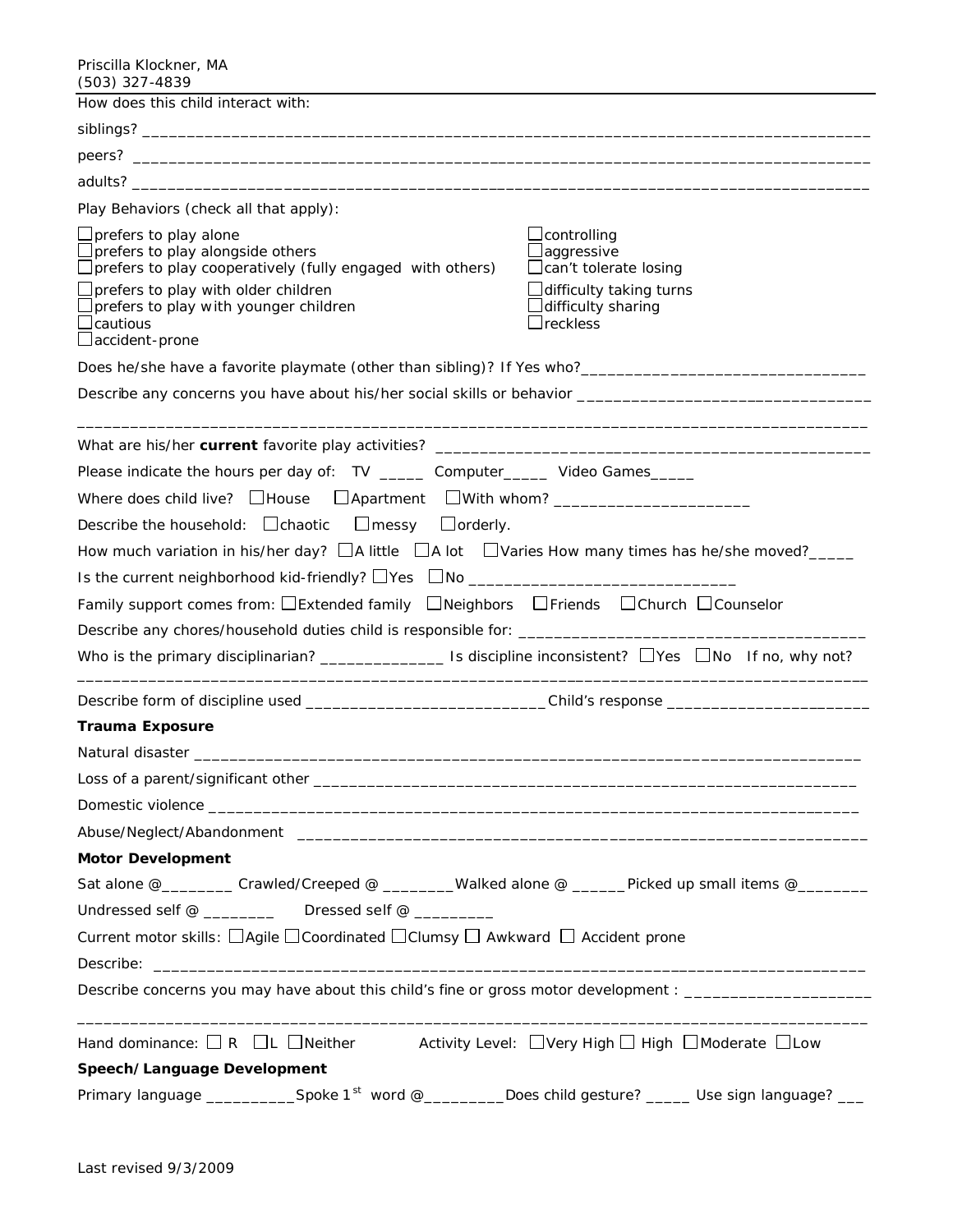| (JUJ) JZ 1 <del>-4</del> 0J7                                                                           |                                                                                                                                          |  |  |  |
|--------------------------------------------------------------------------------------------------------|------------------------------------------------------------------------------------------------------------------------------------------|--|--|--|
|                                                                                                        |                                                                                                                                          |  |  |  |
|                                                                                                        |                                                                                                                                          |  |  |  |
| What percentage of this child's speech do you understand? $\Box$ 25% $\Box$ 50% $\Box$ 75% $\Box$ 100% |                                                                                                                                          |  |  |  |
|                                                                                                        | What percentage do unfamiliar listeners understand?  □25% □50% □75% □100%                                                                |  |  |  |
|                                                                                                        |                                                                                                                                          |  |  |  |
| <b>Feeding development</b>                                                                             |                                                                                                                                          |  |  |  |
|                                                                                                        |                                                                                                                                          |  |  |  |
|                                                                                                        | Current appetite: $\Box$ poor $\Box$ fair $\Box$ good Eating behaviors: $\Box$ picky $\Box$ overeats $\Box$ refuses to eat $\Box$ hoards |  |  |  |
|                                                                                                        | Does your family eat together at least once a day? _____________ Does the child remain seated at the table                               |  |  |  |
|                                                                                                        |                                                                                                                                          |  |  |  |
|                                                                                                        | At present the child uses: $\Box$ fingers $\Box$ fork $\Box$ spoon $\Box$ bottle $\Box$ sippy cup $\Box$ open cup.                       |  |  |  |
|                                                                                                        |                                                                                                                                          |  |  |  |
| Toileting/Hygiene Development                                                                          |                                                                                                                                          |  |  |  |
| $\Box$ daytime accidents? $\Box$ bedwetting?                                                           |                                                                                                                                          |  |  |  |
|                                                                                                        |                                                                                                                                          |  |  |  |
|                                                                                                        | Please check all that apply: $\Box$ constipation $\Box$ frequent loose stools                                                            |  |  |  |
|                                                                                                        | Describe any resistance to regular hygiene routines (bathing, hair wash, toileting, care of teeth, etc.)                                 |  |  |  |
|                                                                                                        |                                                                                                                                          |  |  |  |
| Sleep development                                                                                      |                                                                                                                                          |  |  |  |
|                                                                                                        | Where does the child sleep? $\square$ solo (own bed) $\square$ with parent $\square$ with sibling                                        |  |  |  |
|                                                                                                        | Does he/she sleep in a room alone or share a room with sibling/other? ___________                                                        |  |  |  |
|                                                                                                        | Bedtime ____________________ Average number of hours of sleep/night? __________________                                                  |  |  |  |
|                                                                                                        | How does he/she wake up? $\Box$ slowly/reluctantly $\Box$ quickly/eagerly                                                                |  |  |  |
|                                                                                                        |                                                                                                                                          |  |  |  |
| Sleep Disturbances: (check all that apply)                                                             |                                                                                                                                          |  |  |  |
| $\Box$ reluctance to go to bed<br>$\Box$ difficulty in getting to sleep                                |                                                                                                                                          |  |  |  |
| $\Box$ restless during the night                                                                       | $\Box$ talks/cries in sleep                                                                                                              |  |  |  |
| $\Box$ bad dreams                                                                                      | □ snoring/irregular breathing                                                                                                            |  |  |  |
| $\Box$ frequent waking                                                                                 | $\Box$ difficulty getting up in morning                                                                                                  |  |  |  |
|                                                                                                        | Describe any other concerns relating to sleep behaviors: ________________________                                                        |  |  |  |
| <b>Medical History</b>                                                                                 |                                                                                                                                          |  |  |  |
|                                                                                                        |                                                                                                                                          |  |  |  |
|                                                                                                        |                                                                                                                                          |  |  |  |
|                                                                                                        |                                                                                                                                          |  |  |  |
|                                                                                                        |                                                                                                                                          |  |  |  |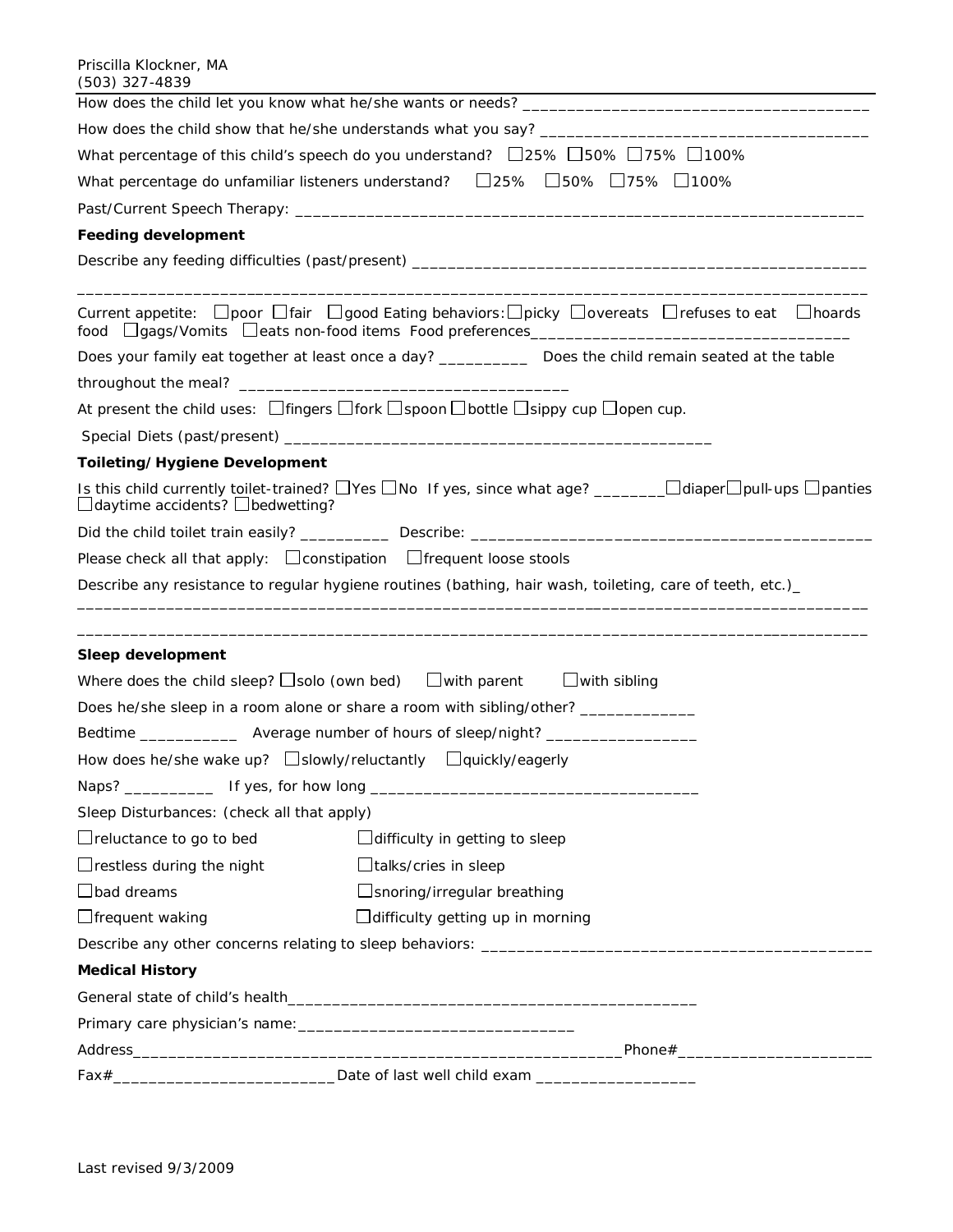Check all medical issues that apply to your child:

Please describe any concerns or problems related to child's hearing and/or vision:

|                                                                                                           | Current?         |                               | Current?                                    |  |
|-----------------------------------------------------------------------------------------------------------|------------------|-------------------------------|---------------------------------------------|--|
| recurrent ear infections                                                                                  |                  |                               |                                             |  |
| lung infections                                                                                           |                  | <b>I</b> headaches            |                                             |  |
| head injury                                                                                               |                  | $\Box$ seizures               |                                             |  |
| stomach aches                                                                                             |                  | $\Box$ high pain tolerance    |                                             |  |
| <b>stitches</b>                                                                                           |                  | $\Box$ other health problems? |                                             |  |
| general aches/pains                                                                                       |                  | Describe: ___________________ |                                             |  |
| Is the child exposed to second-hand smoke? $\Box$ inside $\Box$ outside $\Box$ in the car                 |                  |                               |                                             |  |
|                                                                                                           |                  |                               |                                             |  |
|                                                                                                           |                  |                               |                                             |  |
|                                                                                                           |                  |                               |                                             |  |
|                                                                                                           |                  |                               |                                             |  |
|                                                                                                           |                  |                               |                                             |  |
| Current prescription medication/ Over the counter medications/ Herbal remedies / Nutritional Supplements: |                  |                               |                                             |  |
| Name                                                                                                      | Dosage/Frequency | Purpose                       | Prescribing/Recommending<br>Provider's name |  |
|                                                                                                           |                  |                               |                                             |  |
|                                                                                                           |                  |                               |                                             |  |
|                                                                                                           |                  |                               |                                             |  |
|                                                                                                           |                  |                               |                                             |  |
| <b>Family Medical History</b>                                                                             |                  |                               |                                             |  |
|                                                                                                           |                  |                               |                                             |  |

\_\_\_\_\_\_\_\_\_\_\_\_\_\_\_\_\_\_\_\_\_\_\_\_\_\_\_\_\_\_\_\_\_\_\_\_\_\_\_\_\_\_\_\_\_\_\_\_\_\_\_\_\_\_\_\_\_\_\_\_\_\_\_\_\_\_\_\_\_\_\_\_\_\_\_\_\_\_\_\_\_\_\_\_\_\_\_\_\_

Why? \_\_\_\_\_\_\_\_\_\_\_\_\_\_\_\_\_\_\_\_\_\_\_\_\_\_\_\_\_\_\_\_\_\_\_\_\_\_\_\_\_\_\_\_\_\_\_\_\_\_\_\_\_\_\_\_\_\_\_\_\_\_\_\_\_\_\_\_\_\_\_\_\_\_\_\_\_\_\_\_\_\_\_\_

*Please indicate those family members – parents, grandparents, siblings, aunts or uncles, first cousins – who currently have or have had the following health problems:*

|                        | How is family<br>member related? | Current |                            | How is family<br>member related? | Current |
|------------------------|----------------------------------|---------|----------------------------|----------------------------------|---------|
| <b>Thyroid Disease</b> |                                  |         | Anxiety                    |                                  |         |
| Anemia                 |                                  |         | Depression                 |                                  |         |
| Liver Disease          |                                  |         | Bipolar (Manic/depression) |                                  |         |
| Kidney Disease         |                                  |         | ADHD/ADD                   |                                  |         |
| <b>Heart Disease</b>   |                                  |         | Autism/Asperger Disorder   |                                  |         |
| <b>Diabetes</b>        |                                  |         | Schizophrenia/Psychosis    |                                  |         |
| Asthma                 |                                  |         | Speech Problems            |                                  |         |
| Stomach Intestinal     |                                  |         | Learning Disability        |                                  |         |
| Problems               |                                  |         | Seizure Disorder           |                                  |         |
| Cancer                 |                                  |         | <b>High Cholesterol</b>    |                                  |         |
| Epilepsy               |                                  |         | <b>High Blood Pressure</b> |                                  |         |
| Pain                   |                                  |         | Other:                     |                                  |         |